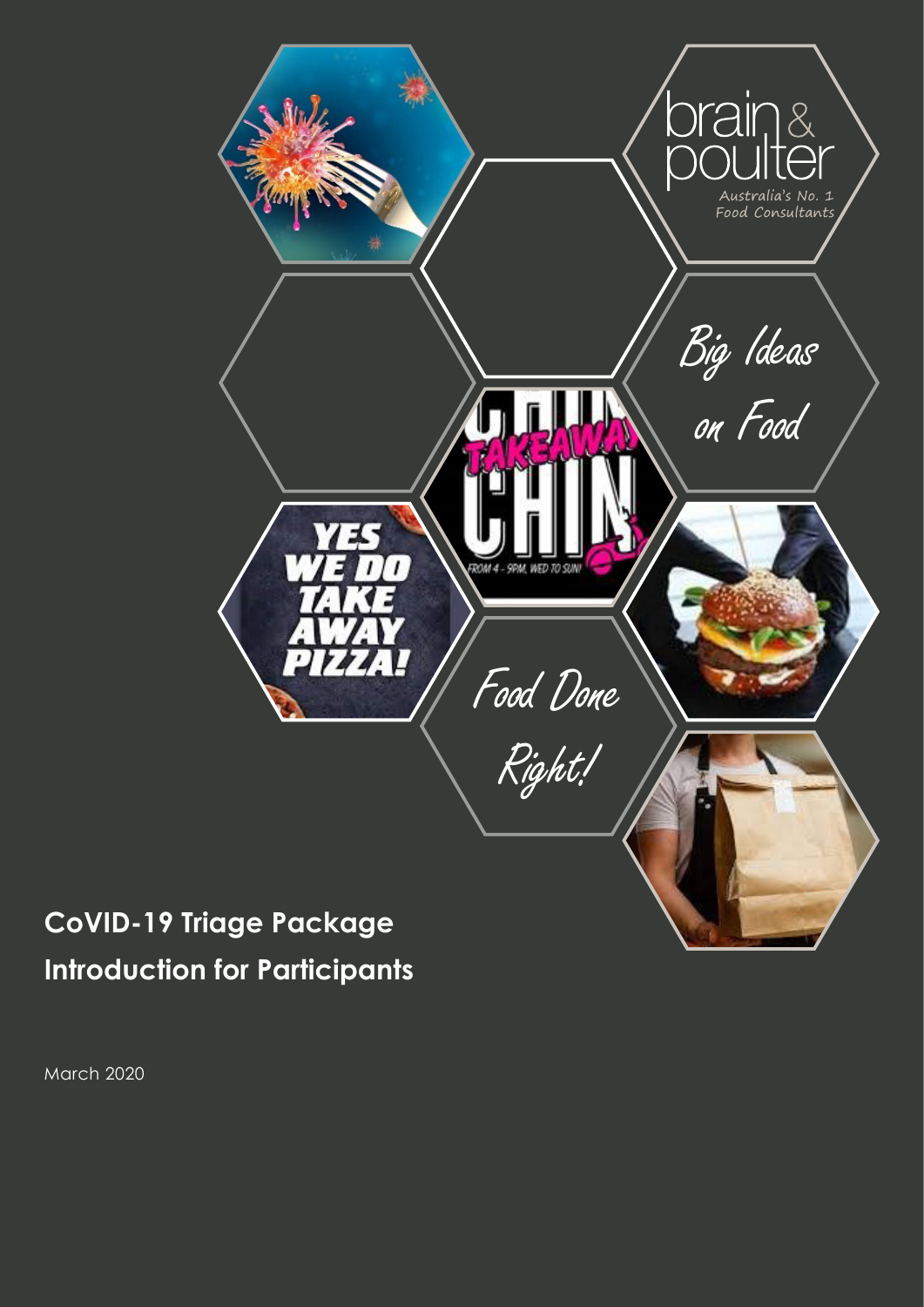# **THIS IS NOT BUSINESS AS USUAL. THIS IS BUSINESS UNUSUAL. OUR CUSTOMISED COVID-19 TRIAGE PACKAGE WILL HELP NAVIGATE YOU THROUGH THE PANDEMIC.**

With the changes announced by the Federal Government at 9pm Sunday 22nd March, B&P has created a Triage Package that you can use in preparing your F&B outlets for "Business Unusual".

We have collated a 45 minute Triage Package including a checklist and best practice examples from at least 50 F&B retailers (and counting) on ways to promote takeaway/delivery and reduce back of house costs.

The 45 minute mentoring sessions to build an individual ACTION PLAN for each tenant are available Australia wide.

B&P has collated some 50 best practice examples of how Food Catering and Food Retail Speciality tenants can prepare their business to stay as connected and accessible to as many of your customers/students or commercial tenants as possible during the current CoVID-19 pandemic.

In a 45 minute Zoom session one-on-one, a B&P food expert will provide the following "on point" demonstrable best practice examples and build a CoVID-19 SURVIVAL PLAN specific to your business to implement immediately.

Each session is structured around the following CRITICAL FACTORS:

| <b>Minutes</b> | <b>Activity</b>                                                                                                                                                                                                                                                      |
|----------------|----------------------------------------------------------------------------------------------------------------------------------------------------------------------------------------------------------------------------------------------------------------------|
| 5              | • CoVID-19 Checklist - review of your pre-submitted 31 point questionnaire to<br>ascertain how many best practice steps you already have put in place to combat<br>the impact of CoVID-19 on sales and profits and where the immediate opportunities<br>lie for you. |
| 10             | • Customer Interface strategies                                                                                                                                                                                                                                      |
|                | (Food Retail, Food Court and Takeaway Shops only as of midday 23/03/2020)                                                                                                                                                                                            |
|                | Hygiene regimes for cutlery, ordering, service and payment<br>$\bullet$                                                                                                                                                                                              |
|                | How to downsize merchandising displays and still look abundant<br>$\bullet$                                                                                                                                                                                          |
|                | Communicating your CoVID-19 hygiene practices to customers<br>$\bullet$                                                                                                                                                                                              |
|                | Best practice examples from social media channels on promoting takeaway<br>options                                                                                                                                                                                   |
| 10             | <b>Back of House</b><br>$\bullet$                                                                                                                                                                                                                                    |
|                | Managing supply chain issues<br>$\bullet$                                                                                                                                                                                                                            |
|                | Best practice methods for reducing menus and costs                                                                                                                                                                                                                   |
|                | How to minimise labour costs                                                                                                                                                                                                                                         |
| 10             | <b>Delivery/Click &amp; Collect</b><br>$\bullet$                                                                                                                                                                                                                     |
|                | How to onboard a third-party delivery provider                                                                                                                                                                                                                       |
|                | How to select the most profitable menu items<br>$\bullet$                                                                                                                                                                                                            |
|                | Bundling recommendations to drive increased average transaction values<br>$\bullet$                                                                                                                                                                                  |
|                | Best practice examples from social media channels on promoting takeaway<br>options                                                                                                                                                                                   |
| 10             | <b>Action Plan</b>                                                                                                                                                                                                                                                   |